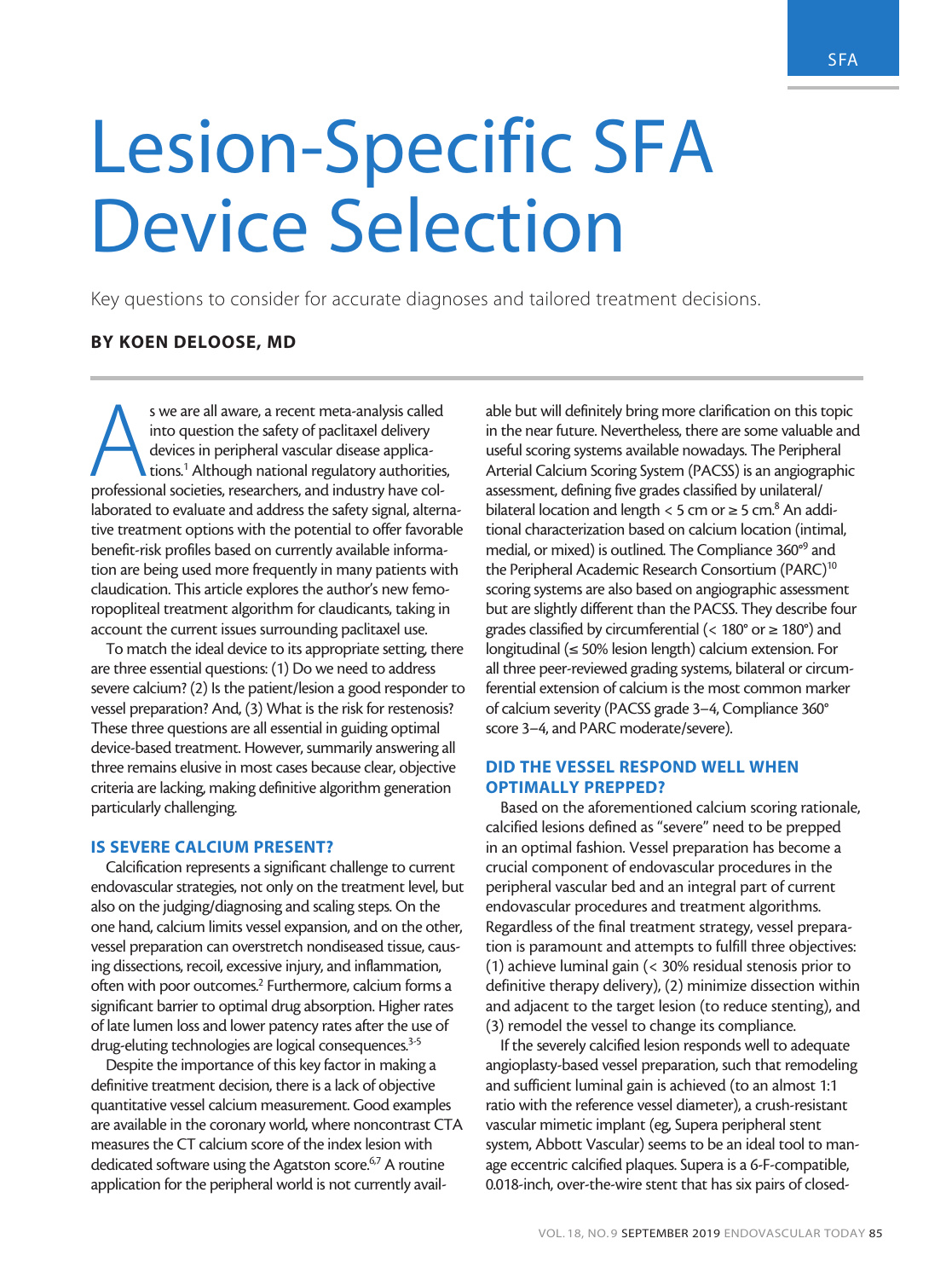ended interwoven nitinol wires arranged in a helicoidal pattern, is flexible and resistant to fracture, and is crush resistant if correctly implanted. Supera has shown excellent results in the femoropopliteal territory.11-13

If the calcified lesion does not respond to vessel preparation, then the length of the lesion plays an even more important role. More focal, eccentric lesions can be prepped with atherectomy (mostly with directional atherectomy systems such as the HawkOne [Medtronic]) to obtain the most essential luminal gain. An additional Supera implantation in a nominal way can be performed afterward to improve durability over the longer term. More diffuse and longer lesions are more difficult to tackle with atherectomy, especially to achieve the same luminal gain over the full length of the lesion. One possible alternative may be the "pave and crack" technique, which is implantation of a Viabahn stent graft (Gore & Associates) to "pave" the lesion with the intention of protecting it from vessel rupture.<sup>14</sup> Then, a very aggressive predilation is performed until the calcified plaque (and the vessel wall) cracks before lining the entire lesion with a Supera stent in the Viabahn stent graft. However, more experience and research are needed to determine the value and durability of this technique. The same can be stated about newer vessel preparation tools such as lithotripsy (Shockwave Medical, Inc.).

Of course, a safe and durable (venous) bypass remains a great option for severely and extended calcified lesions that do not respond to vessel preparation, although the focus of this article is on interventional options.

#### **TABLE 1. RISK FACTORS FOR RESTENOSIS Patient-Specific Factors Lesion-Specific Factors** Critical limb ischemia • Diabetes mellitus • End-stage renal disease Poor runoff **Length** Small vessel diameter • Occlusion

### IS THERE A HIGH RISK OF RESTENOSIS?

If the lesion is not particularly calcified, another question arises concerning whether there is a higher risk for restenosis. As previously investigated and described,<sup>15-18</sup> there are patient- and lesion-specific criteria related to a higher risk of restenosis (Table 1). If one or more of these criteria are present, the use of drug-eluting technology is currently considered by most to be the best option. Accepting the potential risk of using paclitaxel devices is justified by having the outstanding efficacy benefit for patients at high risk for restenosis and repeat intervention (as is also stated in the FDA communication and other recommendations).

Again, aside from the essential goal of obtaining luminal gain and vessel remodeling, vessel preparation will be the determining factor for the next step in definitive treatment. If the lesion responds to angioplasty, continuing treatment with a drug-coated balloon (DCB) seems to be the ideal option due to the efficient and durable results.19-27

When the lesion is at higher risk for restenosis and displays a flow-limiting dissection or recoil > 50% immediately after vessel preparation with plain old balloon angio-



Figure 1. The author's current superficial femoral artery interventional treatment algorithm, taking into account ongoing FDA and European recommendations. Note: Some techniques are investigational. COF, chronic outward force.